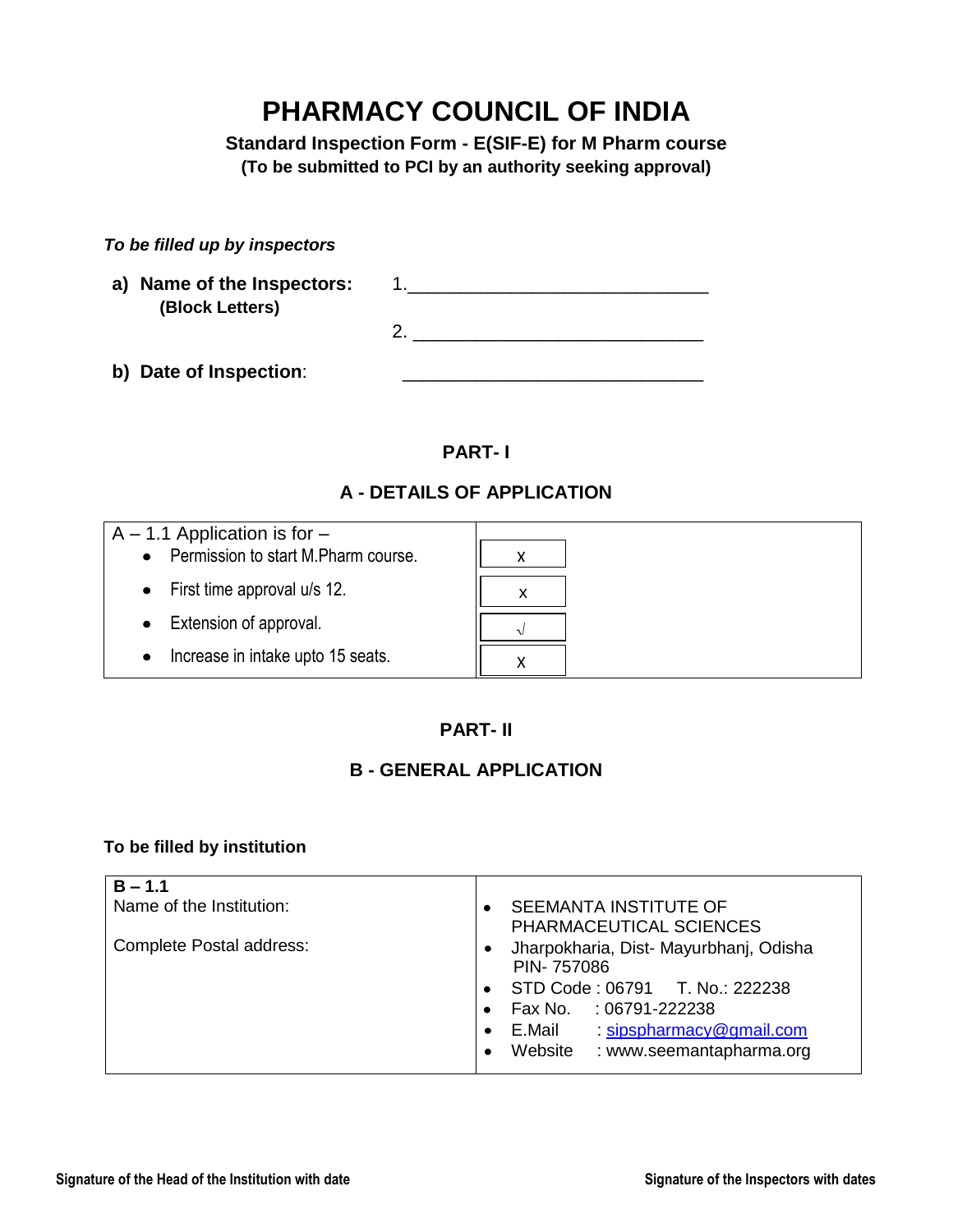| B - 1.2 - Course conducting body:      |                                                                                             |
|----------------------------------------|---------------------------------------------------------------------------------------------|
| • Status                               | X                                                                                           |
| - Central Govt.                        |                                                                                             |
| - State Govt.                          | $\pmb{\times}$                                                                              |
| - Union Territory                      | X                                                                                           |
| - Autonomous body                      | X                                                                                           |
| - Society                              | $\sqrt{}$                                                                                   |
| - Trust                                | X                                                                                           |
| $B - 1.3$                              |                                                                                             |
| Name of the Society/Trust/ Management  | SEEMANTA MAHAVIDYALAYA SAMITI<br>$\bullet$                                                  |
|                                        | Jharpokharia, Mayurbhanj, Odisha. 757 086<br>$\bullet$                                      |
|                                        | STD Code: 06791<br>T. No.: 222304<br>$\bullet$<br>Fax No.<br>$:06791 - 222238$<br>$\bullet$ |
| Complete postal address:               | E.Mail : seemantasamiti@gmail.com<br>$\bullet$                                              |
|                                        | Website : www.seemantasamiti.org<br>$\bullet$                                               |
| $B - 1.4$                              |                                                                                             |
| <b>Name of the Examining Authority</b> | THE REGISTRAR<br>$\bullet$                                                                  |
|                                        | Biju Patnaik University of Technology,<br>$\bullet$                                         |
|                                        | Chhend, Rourkela, PIN-769 015<br>$\bullet$                                                  |
| Complete postal address:               | STD Code: 0661 T. No.: 2482556<br>$\bullet$<br>Fax No. : 0661-2482562                       |
|                                        | E.Mail registrar@bput.ac.in                                                                 |
|                                        | Website : www.bput.ac.in<br>$\bullet$                                                       |
| $B - 1.5$                              |                                                                                             |
| Other courses run by the institution   | <b>Approval Status</b>                                                                      |
| $\sqrt{ }$<br>- D.Pharm                | Approved up to 2016-17<br>$\bullet$                                                         |
| $\sqrt{ }$<br><b>B.Pharm</b>           | Approved up to 2016-17<br>$\bullet$                                                         |
| Pharm.D.<br>X                          | <b>NA</b>                                                                                   |

### **B – 1.6**

**M.Pharm specializations run / proposed to be run by an institution -**

| Name of specialization          | Year of start | <b>No. of admissions</b><br>in 2017-18 |
|---------------------------------|---------------|----------------------------------------|
| <b>Pharmaceutics</b>            | 2002-03       | 10                                     |
| <b>Pharmaceutical Chemistry</b> | 2008-09       | 00                                     |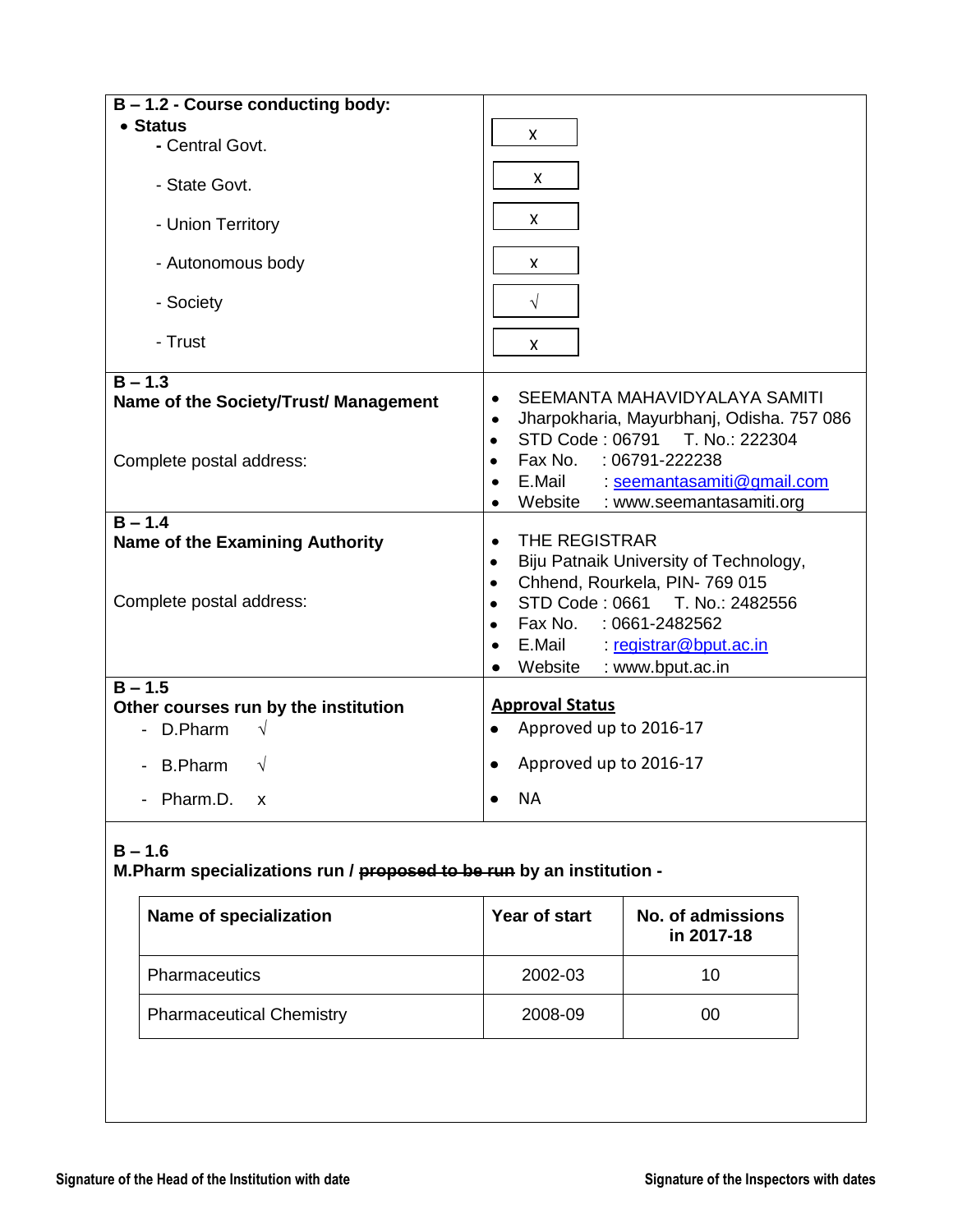### **PART-III**

### **PHYSICAL INFRASTRUCTURE**

### **1. Accommodation**

| a. Availability of land for the pharmacy college |                                          | : 5.69 acres out of 15 acres of leased<br>land of Society |              |
|--------------------------------------------------|------------------------------------------|-----------------------------------------------------------|--------------|
|                                                  | b. Building                              | : Own                                                     | (Annexure-A) |
|                                                  | c. Built up Area of the college building | $: 8545$ Sq.m.                                            |              |

#### **2. Class Rooms**

| Name of the course                          | No.<br>Required | No.<br>Available | Area required<br>for each class<br>room (Sq.m.) | Available<br>(Sq.m.) | Remarks of<br>the<br>Inspectors |
|---------------------------------------------|-----------------|------------------|-------------------------------------------------|----------------------|---------------------------------|
| <b>B.Pharm</b>                              | 04              | 04               | 75 each                                         | 72 each              |                                 |
| M Pharm-<br><b>Pharmaceutics</b>            | 01              | 01               | 36 each                                         | 34 each              |                                 |
| M Pharm-<br><b>Pharmaceutical Chemistry</b> | 01              | 01               | 36 each                                         | 34 each              |                                 |

### **3. Laboratory**

| Name of the course                                                       | No.<br>Required | No.<br>Available | Area required<br>for each<br>Laboratory<br>(Sq.m.) | Available<br>(Sq.m.) | Remarks of<br>the<br>Inspectors |
|--------------------------------------------------------------------------|-----------------|------------------|----------------------------------------------------|----------------------|---------------------------------|
| <b>B.Pharm</b>                                                           |                 |                  |                                                    |                      |                                 |
| Pharmaceutics Lab.                                                       | $\overline{2}$  | $\overline{2}$   | 75 each                                            | 89 each              |                                 |
| Pharmaceutical<br>Chemistry Lab.                                         | $\overline{2}$  | $\overline{2}$   | 75 each                                            | $90 + 70$            |                                 |
| Pharmaceutical<br>Analysis Lab.                                          | 1               | 1                | 75 each                                            | 71                   |                                 |
| Pharmacology Lab.                                                        | $\overline{2}$  | $\overline{2}$   | 75 each                                            | $90 + 65$            |                                 |
| Pharmacognosy/<br><b>Pharm Biotechnology</b><br>(Including Aseptic) Lab. |                 | 1                | 75 each                                            | 82                   |                                 |
| <b>M</b> Pharm                                                           |                 |                  |                                                    |                      |                                 |
| <b>Pharmaceutics</b>                                                     | 01              | 01               | 75 each                                            | 92                   |                                 |
| Pharmaceutical<br>Chemistry                                              | 01              | 01               | 75 each                                            | 92                   |                                 |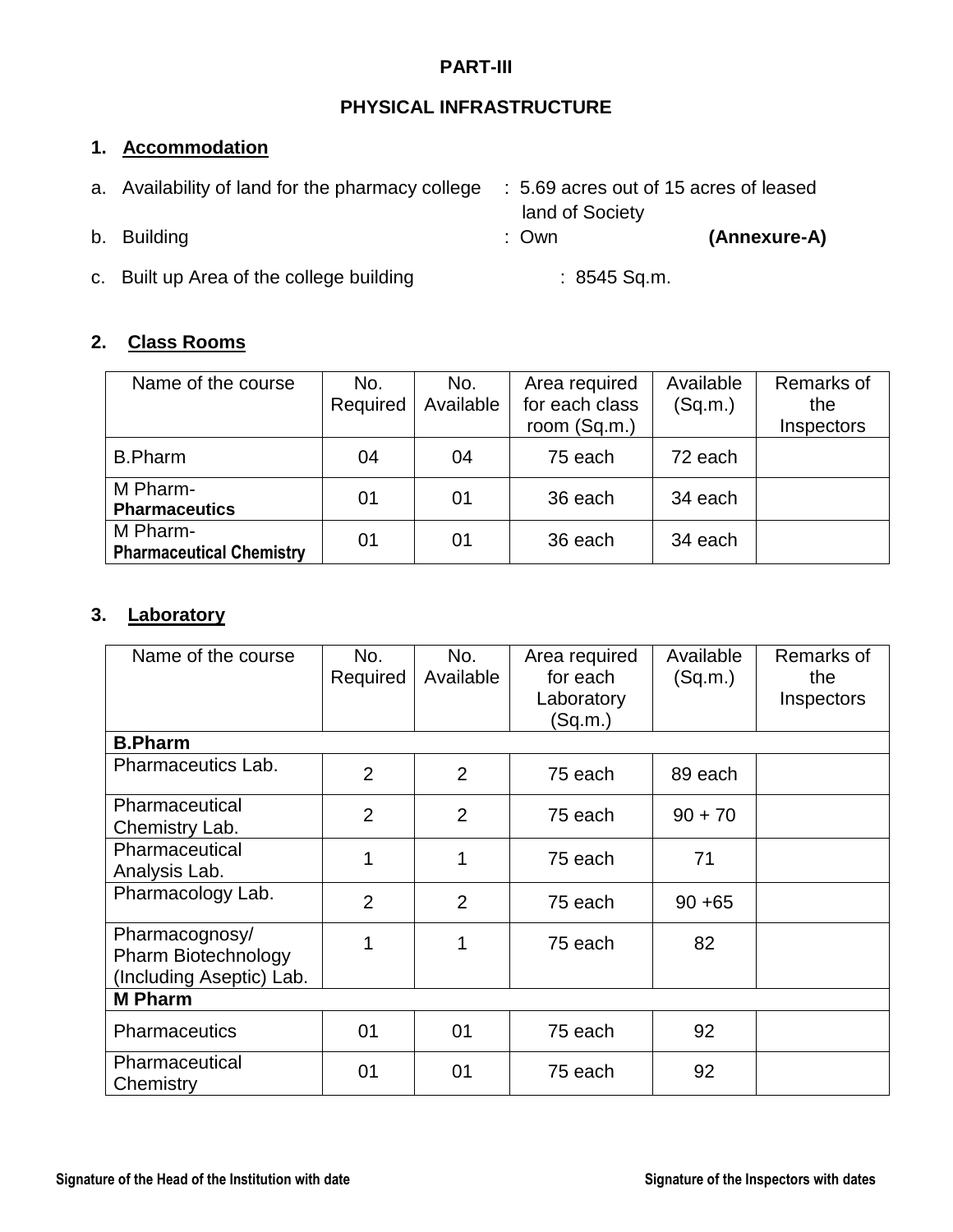### **4. Other Facilities**

| Facility for B Pharm<br>and M Pharm    | No.<br>Required                                                           | No.<br>Available   | Area required<br>(Sq.m.) | Available<br>(Sq.m.) | Remarks of<br>the |
|----------------------------------------|---------------------------------------------------------------------------|--------------------|--------------------------|----------------------|-------------------|
|                                        |                                                                           |                    |                          |                      | Inspectors        |
| <b>Machine Room</b>                    | 01                                                                        | 01                 | 80-100                   | 89                   |                   |
| <b>Central Instrumentation</b><br>Room | 01                                                                        | 01                 | 80                       | 81                   |                   |
| Store Room-I                           | 01                                                                        | 01                 | 100                      | 83                   |                   |
| Store Room-II                          | 01                                                                        | 01                 | 20                       | 42                   |                   |
| <b>Animal House</b>                    |                                                                           | 01                 | 80                       | 71                   |                   |
| Library                                |                                                                           | 01                 | 150                      | 171                  |                   |
| Museum                                 |                                                                           | 01                 | 50                       | 32                   |                   |
| Auditorium                             |                                                                           | 01                 |                          | 167                  |                   |
| <b>Seminar Hall</b>                    |                                                                           | 01                 |                          | 92                   |                   |
| <b>Herbal Garden</b>                   |                                                                           | 01                 |                          | 405                  |                   |
| Computer with Internet                 | $1:6$ stds                                                                | 06                 |                          |                      |                   |
|                                        | (for M Pharm)<br>$1:10$ stds<br>(for B Pharm)                             | 25                 |                          |                      |                   |
| <b>Printers</b>                        | $1:6$ comp<br>(for M Pharm)<br>$1:10$ comp                                | 01<br>03           |                          |                      |                   |
|                                        | (for B Pharm)                                                             |                    |                          |                      |                   |
| Multi Media Projector                  | 3 (1 for B.Pharm<br>course, 1 for<br>M.Pharm course<br>and 1 for Library) | 02                 |                          |                      |                   |
| Generator(5KVA)                        | 01                                                                        | 01                 |                          |                      |                   |
| Girl's Common Room                     |                                                                           | 01                 | 20                       | 28                   |                   |
| Boy's Common Room                      |                                                                           | 01                 | 10                       | 25                   |                   |
| Toilet Blocks for boys                 |                                                                           | 07                 |                          | 118                  |                   |
| <b>Toilet Blocks for Girls</b>         |                                                                           | 03                 |                          | 45                   |                   |
| Drinking Water +cooler                 |                                                                           | $05 + 01$          |                          |                      |                   |
| Boy's Hostel                           |                                                                           | 2 nos-<br>62 rooms |                          | 1180                 |                   |
| Girl's Hostel                          |                                                                           | 1 nos-<br>19 rooms |                          | 189                  |                   |
| Power backup provision                 |                                                                           | 2 nos              |                          | Available            |                   |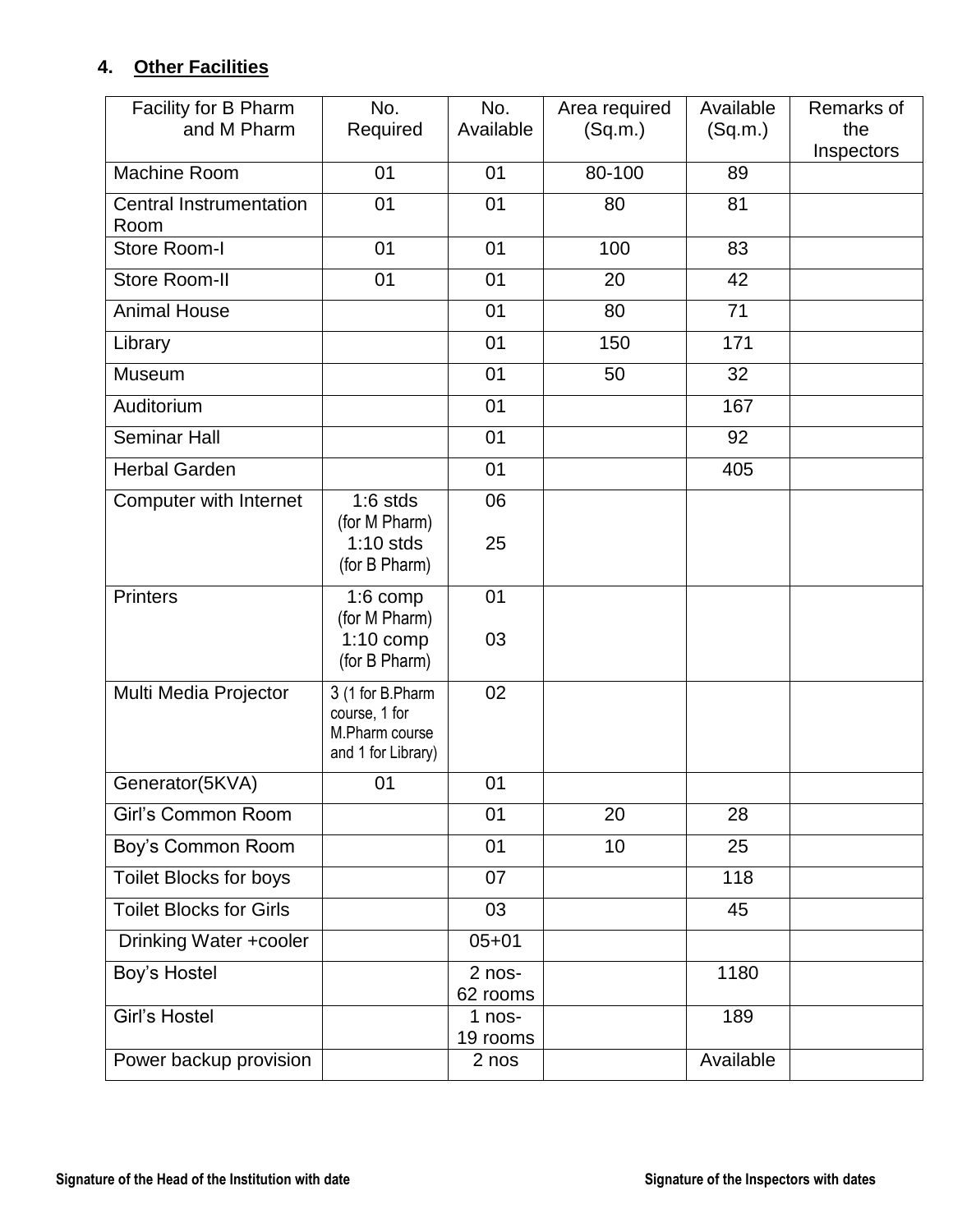### **5. Administrative Area for B.Pharm and M.Pharm**

| Facility for B             | No.      | No.       | Area required | Available | Remarks of |
|----------------------------|----------|-----------|---------------|-----------|------------|
| Pharm                      | Required | Available | (Sq.m.)       | (Sq.m.)   | the        |
| and M Pharm                |          |           |               |           | Inspectors |
| <b>Principal's Chamber</b> |          |           | 75            | 38        |            |
| Office - I -Establishment  |          |           | 75            | 45        |            |
| Office - II - Academics    |          |           | 80-100        | 63        |            |
| <b>Confidential Room</b>   |          |           | 80            | 45        |            |
| Store Room - I             |          |           | 100           | 63        |            |
| Store Room - II            |          |           | 20            | 22        |            |
| H.O.D Room                 |          | 4         | 20/Faculty    | 84        |            |
| <b>Faculty Rooms</b>       |          | 10        | 20/Faculty    | 175       |            |

### **6**. **Library facilities for B.Pharm and M.Pharm**

| <b>Item</b>                        | Ref. Titles(No)                 | Available                               | Remarks of<br>the Inspectors |
|------------------------------------|---------------------------------|-----------------------------------------|------------------------------|
| <b>Books</b>                       | 150                             | 1043 / 7978                             |                              |
| Annual addition of<br><b>Books</b> | 150                             | 01/130                                  |                              |
| Periodicals                        | 10 National<br>05 international | <b>17 Nationals</b><br>03 international |                              |
| <b>CD<sub>s</sub></b>              | <b>Adequate Nos</b>             | 65 Nos                                  |                              |
| <b>Reprographic Facilities</b>     | 01 each                         | 01 No                                   |                              |

### **7. Non-teaching staff**

| Designation               | No.            | No.            | Qualification   | Qualification | Remarks of the |
|---------------------------|----------------|----------------|-----------------|---------------|----------------|
|                           | Required       | Available      | Required        | Available     | Inspectors     |
| Laboratory                | 01/Dept        | 6              | D Pharm         | D Pharm /     |                |
| Technician                |                |                |                 | <b>B</b> Sc   |                |
| Laboratory                | 01/Lab         | 6              | <b>SSLC</b>     | <b>SSLC</b>   |                |
| Assistants/Attd           |                |                |                 |               |                |
| Office                    | 0 <sub>1</sub> |                | Degree          | B A           |                |
| Superintendent            |                |                |                 |               |                |
| Accountant                | 01             |                | Degree          | B A           |                |
| Store keeper              | 01             |                | D Pharm/B Pharm | <b>B</b> Sc   |                |
| <b>Computer Data</b>      | 01             |                | <b>BCA</b>      | PG, DCA       |                |
| Operator                  |                |                |                 |               |                |
| <b>Office Staff I</b>     | 4              |                | Degree          | M A           |                |
| <b>Office Staff II</b>    | $\overline{2}$ | $\overline{2}$ | Degree          | B A           |                |
| Peon                      | 2              | $\overline{2}$ | <b>SSLC</b>     | <b>SSLC</b>   |                |
| <b>Cleaning Personnel</b> | Adequate       | 3              | ---             | <b>SSLC</b>   |                |
| Gardener                  | Adequate       | $\overline{2}$ |                 | <b>SSLC</b>   |                |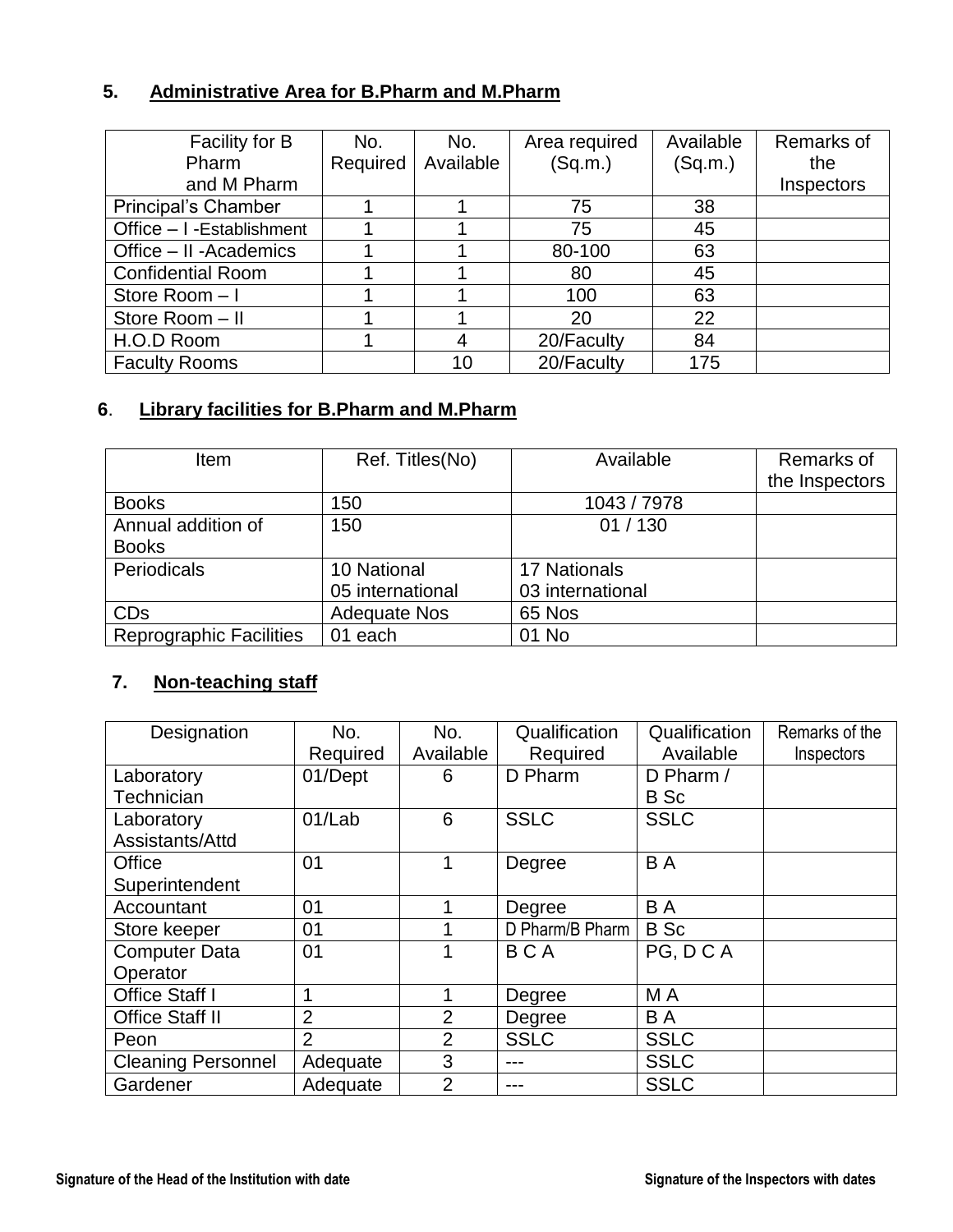#### **8. Teaching Staff**

### **For institution running B.Pharm and M.Pharm**

#### **For B.Pharm**

| Designation              | Qualification                                                                   | Qualification                                                              | Experience                                                                                        | Experience                                                                      |
|--------------------------|---------------------------------------------------------------------------------|----------------------------------------------------------------------------|---------------------------------------------------------------------------------------------------|---------------------------------------------------------------------------------|
|                          | Required                                                                        | Available                                                                  | Required                                                                                          | Available                                                                       |
| <b>Principal</b>         | 1st Class<br><b>B.Pharm with</b><br>Master's degree<br>in Pharmacy with<br>Ph.D |                                                                            | 15 years experience<br>in teaching or<br>research out of which<br>5 years must be as<br>Professor |                                                                                 |
| Dr. Upendranath<br>Nanda |                                                                                 | $\overline{1}^{st}$ Class B Pharm<br>1 <sup>st</sup> Class M Pharm<br>Ph D |                                                                                                   | 30 yrs in teaching<br>with 9 yrs as<br>Professor & 09 yrs<br>of Adm. experience |

| Department                     | Designation      | <b>No</b>      | No available   | Remarks of the |
|--------------------------------|------------------|----------------|----------------|----------------|
|                                |                  | required       |                | Inspectors     |
| <b>Pharmaceutics</b>           | Prof/Asso Prof   |                | $\overline{2}$ |                |
|                                | <b>Asst Prof</b> |                | $\overline{2}$ |                |
|                                | Lecturer         | 2              |                |                |
| <b>Pharm Chemistry</b>         | Prof/Asso Prof   |                | 3              |                |
|                                | <b>Asst Prof</b> |                |                |                |
|                                | Lecturer         | 3              | $\overline{2}$ |                |
| Pharmacology                   | Prof/Asso Prof   |                |                |                |
|                                | <b>Asst Prof</b> |                |                |                |
|                                | Lecturer         | $\overline{2}$ |                |                |
| Pharmacognosy                  | Prof/Asso Prof   |                | 3              |                |
|                                | <b>Asst Prof</b> |                |                |                |
|                                | Lecturer         |                |                |                |
| <b>Pharmacy Practice &amp;</b> | Prof/Asso Prof   |                |                |                |
| related Subject                | <b>Asst Prof</b> |                |                |                |
|                                | Lecturer         |                | 3(PT)          |                |

PT- Part time Lecturers(English, Mathematics, Management)

### **Additional staff required for M.Pharm per specialization**

| Department             | Designation               | No available | Remarks of the<br>Inspectors |
|------------------------|---------------------------|--------------|------------------------------|
| <b>Pharmaceutics</b>   | Asso Prof                 |              |                              |
|                        | <b>Asst Prof/Lecturer</b> |              |                              |
| <b>Pharm Chemistry</b> | Asso Prof                 |              |                              |
|                        | <b>Asst Prof/Lecturer</b> |              |                              |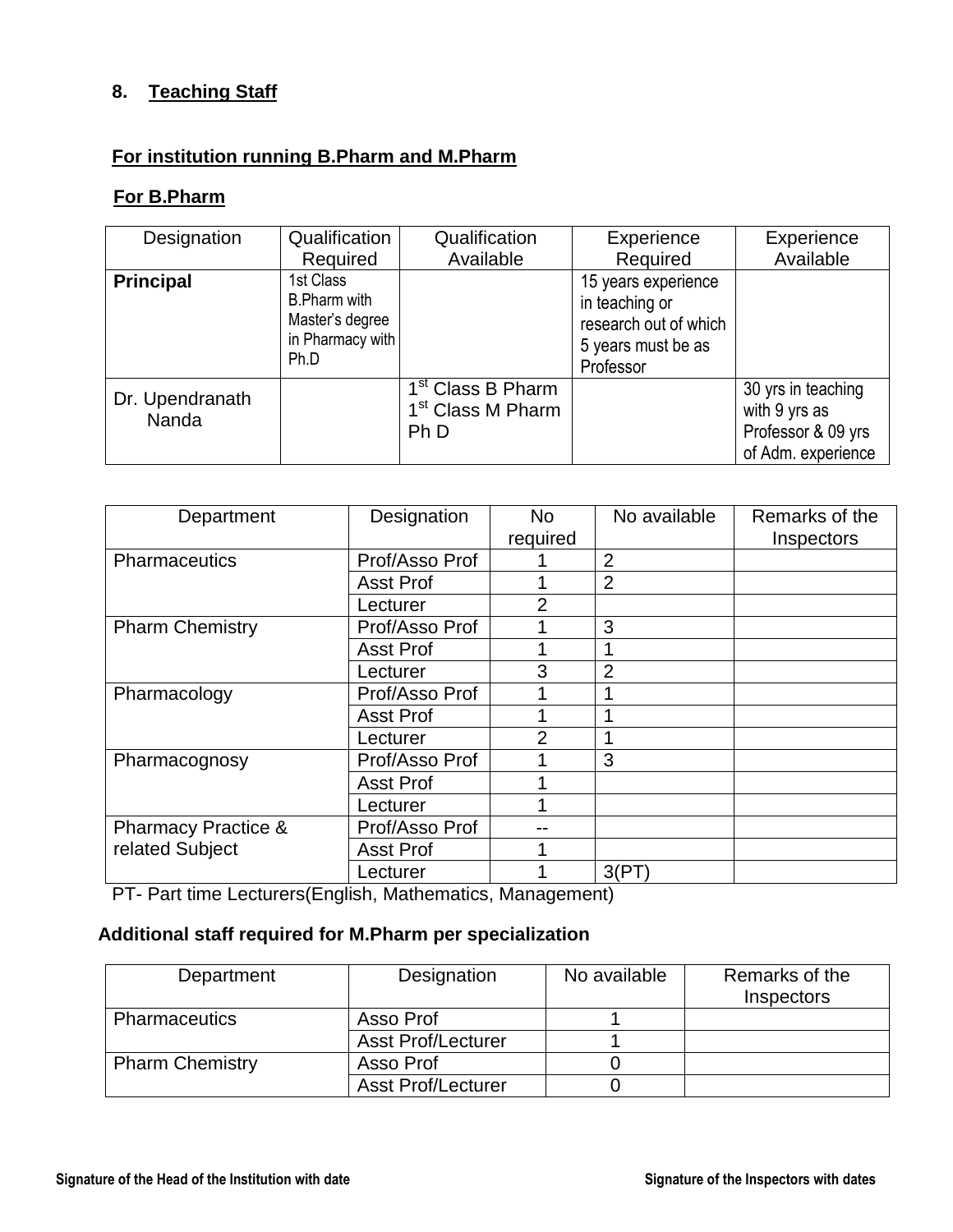# **Faculty Details**

| Designation      | Qualification                                                       | <b>Experience Required</b>                                                                       | Remarks of the                  |
|------------------|---------------------------------------------------------------------|--------------------------------------------------------------------------------------------------|---------------------------------|
|                  | Required                                                            |                                                                                                  | <i><u><b>Inspectors</b></u></i> |
| <b>Professor</b> | 1st Class B. Pharm with<br>Master's degree in<br>Pharmacy with Ph.D | 10 years experience in teaching or<br>research out of which 5 years must<br>be as Asso Professor |                                 |

| S.No. | Name of Professor       | Qualification<br>Available | Experience<br>Available | Remarks of the<br>Inspectors |
|-------|-------------------------|----------------------------|-------------------------|------------------------------|
|       | Dr. Bikash Ranjan Panda | M Pharm, Ph D              | 33 yrs                  |                              |
| -2    | Dr. Satyabrata Panda    | M Pharm, Ph D              | 32 yrs                  |                              |

| Designation                     | <b>Qualification Required</b>                             | <b>Experience Required</b>                                                       | Remarks of the<br>Inspectors |
|---------------------------------|-----------------------------------------------------------|----------------------------------------------------------------------------------|------------------------------|
| <b>Asso</b><br><b>Professor</b> | 1st Class B. Pharm with<br>Master's degree in<br>Pharmacy | 03 years experience in teaching or<br>research at the level of Asst<br>Professor |                              |

| S.No.           | Name of                   | Qualification | Experience | Remarks of the |
|-----------------|---------------------------|---------------|------------|----------------|
|                 | Asst. Professor           | Available     | Available  | Inspectors     |
| $\mathbf{1}$    | Dr. N M Panda             | M Pharm, Ph D | 29 yrs     |                |
| $\overline{2}$  | Sri.Monoranjan.Hati.      | M Pharm       | 27 yrs     |                |
| $\mathbf{3}$    | <b>Sri Sitangsu Maity</b> | M Pharm       | 25 yrs     |                |
| $\overline{4}$  | Sri Biman Kumar Panigrahi | M Pharm       | 16 yrs     |                |
| 5               | Dr. Subrat Kar            | M Pharm, Ph D | 16 yrs     |                |
| $6\phantom{1}6$ | Dr.Sanjay Kumar Karan     | M Pharm, Ph D | 13 yrs     |                |
| $\overline{7}$  | Dr. Bikash Kumar Panda    | M Pharm, Ph D | 11 yrs     |                |
|                 |                           |               |            |                |